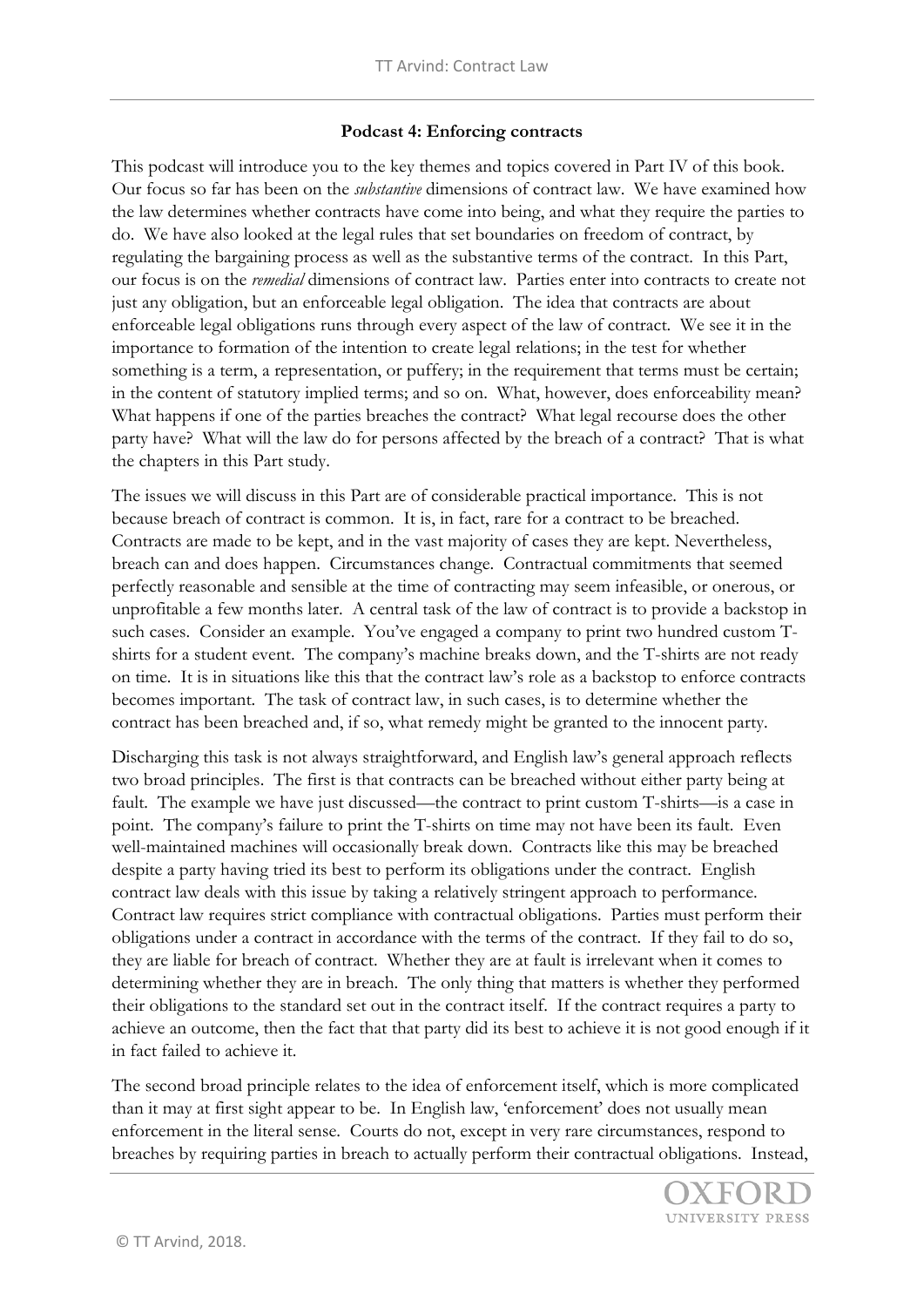the most common remedy a court will grant is compensation. The court will, in essence, order the party in breach to pay compensation to the victim of the breach, to make good the loss suffered. Compensatory damages are not the only remedy available at law, but they are by far the most commonly granted remedy. The emphasis on compensatory damages reflects the fact that contract law does not seek to punish a party for having failed to keep its word. Its role is to protect the innocent party against loss, not punish the party in breach. The four chapters in this Part explore in some depth how these two principles—of strict performance, and of remedies oriented towards compensation rather than punishment—are reflected in the rules of contract law which deal with the consequences of breach of contract.

Chapter 15 takes up the question of how English law defines breach, and its approach to the effect of breach on the contract. Can breach ever be excused or justified? Are small breaches also breaches? And how does breach affect the obligations of other parties to the contract? Can a party walk away from a contract just because it has been breached? Consider, once again, the example of an order for custom T-shirts for a student event. Does a delay in getting the T-shirts ready entitle you to cancel your order? Does the length of the delay matter? Are there other factors that matter? These are the questions we will examine in Chapter 15. As we will see, the answers to these questions reflect both principles we have discussed—that contracts must be performed in strict accordance with their terms, and that the legal consequences of breach must be compensatory and not punitive.

Chapters 16 and 17 turn to the issue of the remedies a party has if a contract is breached. In Chapter 16, we examine how the law approaches compensatory damages. There is no single, objectively correct way of reducing the loss breach has caused to a party to a definite sum of money. How, for example, can a student society be compensated for its supplier's failure to print T-shirts on time for a major event? What sum of money could reasonably be said to compensate the society for a breach of this type? In practice, the law uses a range of different techniques, or 'measures', to try and arrive at a justifiable figure which compensates the innocent party without becoming punitive against the party in breach. Chapter 16 discusses these, and the types of circumstances in which they are used.

Chapter 17 takes up the issue of non-compensatory remedies—that is, remedies that are awarded for a purpose other than compensation. Although damages are the default remedy, the court also has the discretion to award other remedies, such as an order of specific performance or an injunction, both of which require the party in breach to put an end to the breach and perform its obligations under the contract. Chapter 17 examines these remedies and the circumstances in which they are granted in more detail, and also looks at other, more controversial, remedies that have been awarded in a small number of recent cases.

Chapter 18 considers the remedies available to third parties—that is, persons who are not party to the contract that has been breached, but have suffered loss as a result of the breach. Could, for example, an individual student disappointed by not getting a custom T-shirt sue the supplier? Although the general rule is that only parties to a contract are entitled to remedies for its breach, there are a number of exceptions to this rule, which this chapter will discuss in more detail.

A general point you should keep in mind when reading the chapters in this Part is that legal remedies for breach do not represent a moral reaction to the fact that one party has failed to keep its word. Rather, the aim of the law is both more modest and more practical. The law's